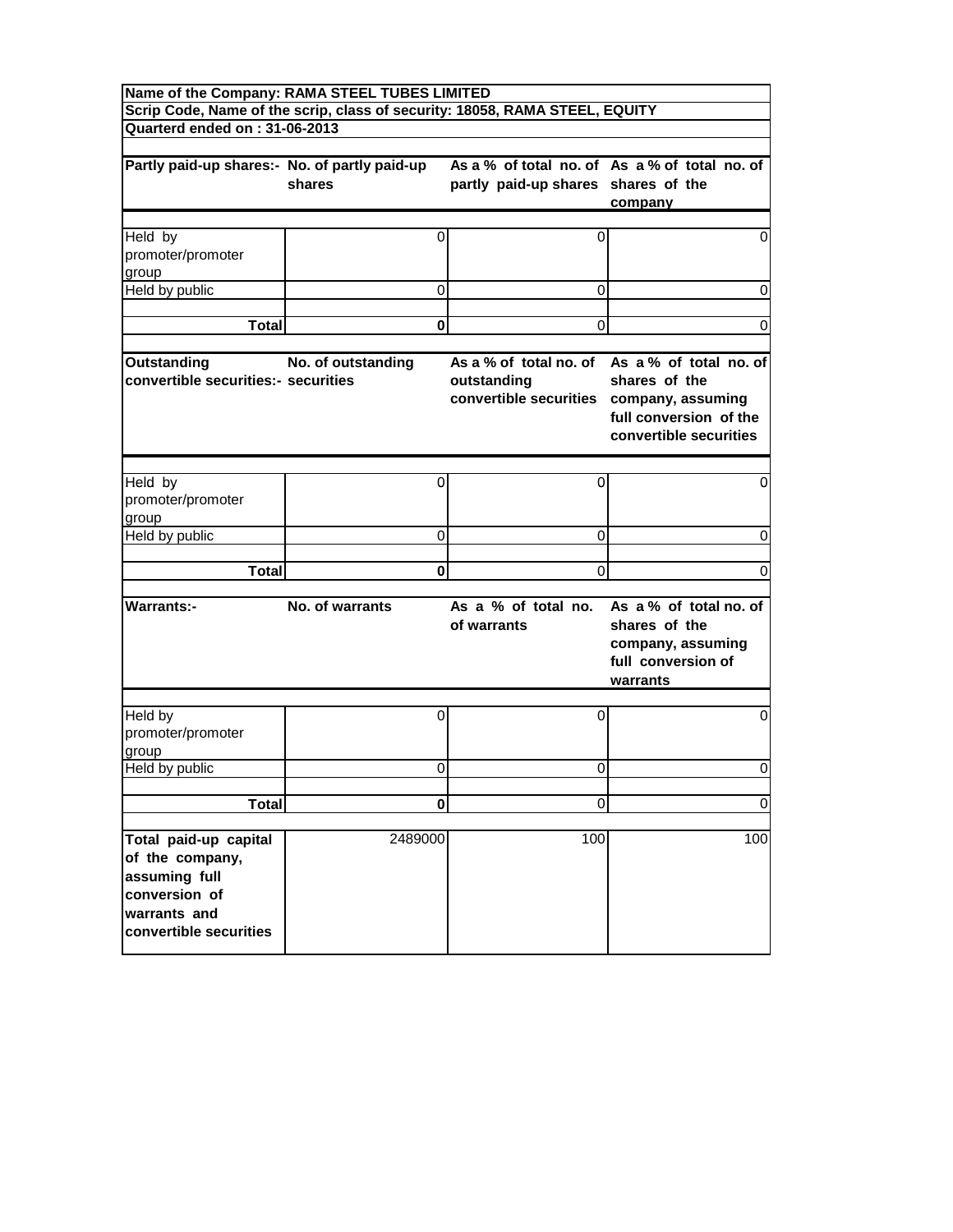## (I)(b) Statement showing holding of securities (including shares, warrants, convertible securities) of persons belonging to the **category "Promoter and Promoter Group" AS ON 31-06-2013**

| Sr.            | Name of the shareholder       |                                       | <b>Details of Shares held</b>                 |                | Encumbered shares (*) |                                                                    | <b>Details of warrants</b>                   |                                                                       |                                                | Details of<br>convertible<br>securities                                                               | <b>Total shares</b><br>(including<br>underlying<br>shares assuming                                     |
|----------------|-------------------------------|---------------------------------------|-----------------------------------------------|----------------|-----------------------|--------------------------------------------------------------------|----------------------------------------------|-----------------------------------------------------------------------|------------------------------------------------|-------------------------------------------------------------------------------------------------------|--------------------------------------------------------------------------------------------------------|
| No.            |                               | <b>Number</b><br>of<br>shares<br>held | As a % of<br>grand total<br>$(A) + (B) + (C)$ | No.            | As a<br>percentage    | As a % of<br>grand total<br>(A)+(B)+(C)<br>of sub-<br>clause (I)(a | <b>Numb</b><br>er of<br>warra<br>nts<br>held | As a $%$<br>total<br>number of<br>warrants<br>of the<br>same<br>class | <b>Numb</b><br>er of<br>securi<br>ties<br>held | As a %<br>total<br>conve number of<br>rtible convertibl<br>е<br>securities<br>of the<br>same<br>class | full conversion<br>of warrants and<br>convertible<br>securities) as a<br>% of diluted<br>share capital |
| (1)            | (III)                         | (III)                                 | (IV)                                          | (V)            | (VI)=(V)/(III)*100    | (VII)                                                              | (VIII)                                       | (IX)                                                                  | (X)                                            | (XI)                                                                                                  | (XII)                                                                                                  |
| $\mathbf{1}$   | Naresh Kumar Bansal           | 108100                                | 43.43                                         | $\overline{0}$ | 0.00                  | 0.00                                                               | $\overline{0}$                               | $\Omega$                                                              |                                                | $\Omega$                                                                                              |                                                                                                        |
| 2              | <b>Kumud Bansal</b>           | 3000                                  | 1.21                                          | $\overline{0}$ | 0.00                  | 0.00                                                               | $\overline{0}$                               | $\Omega$                                                              |                                                | U                                                                                                     |                                                                                                        |
| 3              | M/s Naresh Kumar & Sons (HUF) | 3000                                  | 1.21                                          | $\overline{0}$ | 0.00                  | 0.00                                                               | $\overline{0}$                               | $\Omega$                                                              |                                                | $\Omega$                                                                                              |                                                                                                        |
| $\overline{4}$ | <b>Richi Bansal</b>           | 9500                                  | 3.82                                          | $\overline{0}$ | 0.00                  | 0.00                                                               | $\overline{0}$                               | $\Omega$                                                              |                                                | $\Omega$                                                                                              |                                                                                                        |
| 5              | <b>Krati Bansal</b>           | 5000                                  | 2.01                                          | $\overline{0}$ | 0.00                  | 0.00                                                               | $\overline{0}$                               | $\Omega$                                                              |                                                | $\Omega$                                                                                              |                                                                                                        |
| 6              | Nikhil Bansal                 | 7500                                  | 3.01                                          | $\overline{0}$ | 0.00                  | 0.00                                                               | O                                            | $\Omega$                                                              |                                                | $\Omega$                                                                                              |                                                                                                        |
| 7              | M/s Harbans Lal (HUF)         | 15700                                 | 6.31                                          | $\overline{0}$ | 0.00                  | 0.00                                                               | $\overline{0}$                               | $\Omega$                                                              |                                                | $\Omega$                                                                                              |                                                                                                        |
| 8              | M/s Rakesh Kumar (HUF)        | 5000                                  | 2.01                                          | $\overline{0}$ | 0.00                  | 0.00                                                               | $\overline{0}$                               | $\Omega$                                                              |                                                | $\Omega$                                                                                              |                                                                                                        |
| 9              | M/s Ajay Kumar & Sons (HUF)   | 4550                                  | 1.83                                          | $\overline{0}$ | 0.00                  | 0.00                                                               | $\overline{0}$                               | $\Omega$                                                              |                                                | $\Omega$                                                                                              |                                                                                                        |
| 10             | Raj Kumar                     | 3000                                  | 1.21                                          | $\Omega$       | 0.00                  | 0.00                                                               | $\overline{0}$                               | $\Omega$                                                              |                                                | $\Omega$                                                                                              |                                                                                                        |
| 11             | Ashok Kumar                   | 3000                                  | 1.21                                          | $\Omega$       | 0.00                  | 0.00                                                               | $\overline{0}$                               | $\Omega$                                                              |                                                | $\Omega$                                                                                              |                                                                                                        |
| 12             | Rakesh Kumar Bansal           | 550                                   | 0.22                                          | $\mathbf{0}$   | 0.00                  | 0.00                                                               | $\overline{0}$                               | $\Omega$                                                              |                                                | $\Omega$                                                                                              |                                                                                                        |
| 13             | Ajay Kumar Bansal             | 12450                                 | 5.00                                          | $\Omega$       | 0.00                  | 0.00                                                               | $\overline{0}$                               | $\Omega$                                                              |                                                | $\Omega$                                                                                              |                                                                                                        |
| 14             | <b>Taruna Bansal</b>          | 3100                                  | 1.25                                          | $\mathbf{0}$   | 0.00                  | 0.00                                                               | $\overline{0}$                               | $\Omega$                                                              |                                                | $\Omega$                                                                                              |                                                                                                        |
| 15             | <b>Praveen Bansal</b>         | 100                                   | 0.04                                          | $\Omega$       | 0.00                  | 0.00                                                               | $\overline{0}$                               | $\Omega$                                                              |                                                | $\Omega$                                                                                              |                                                                                                        |
| 16             | Anish Bansal                  | 100                                   | 0.04                                          | $\overline{0}$ | 0.00                  | 0.00                                                               | $\overline{0}$                               | $\Omega$                                                              |                                                | $\Omega$                                                                                              |                                                                                                        |
| 17             | Vipul Bansal                  | 100                                   | 0.04                                          | $\mathbf{0}$   | 0.00                  | 0.00                                                               | $\overline{0}$                               | $\Omega$                                                              |                                                | $\Omega$                                                                                              |                                                                                                        |
| 18             | Sweta Bansal                  | 100                                   | 0.04                                          | $\Omega$       | 0.00                  | 0.00                                                               | $\overline{0}$                               | $\Omega$                                                              |                                                | $\Omega$                                                                                              |                                                                                                        |
| 19             | <b>Abhinav Bansal</b>         | 100                                   | 0.04                                          | $\Omega$       | 0.00                  | 0.00                                                               | $\overline{0}$                               | $\Omega$                                                              |                                                | $\Omega$                                                                                              |                                                                                                        |
| 20             | Ridhi Bansal                  | 100                                   | 0.04                                          | $\Omega$       | 0.00                  | 0.00                                                               | $\Omega$                                     | $\Omega$                                                              |                                                | $\Omega$                                                                                              |                                                                                                        |
|                |                               |                                       |                                               |                |                       |                                                                    |                                              |                                                                       |                                                |                                                                                                       |                                                                                                        |
|                |                               |                                       |                                               |                |                       |                                                                    |                                              |                                                                       |                                                |                                                                                                       |                                                                                                        |
| <b>TOTAL</b>   |                               | 184050                                | 73.95                                         | $\mathbf{0}$   | 0.00                  | 0.00                                                               | $\mathbf{0}$                                 | 0                                                                     | $\mathbf{0}$                                   | $\mathbf{0}$                                                                                          | 0                                                                                                      |

(\*) The term "encumbrance" has the same meaning as assigned to it in regulation 28(3) of the SAST Regulations, 2011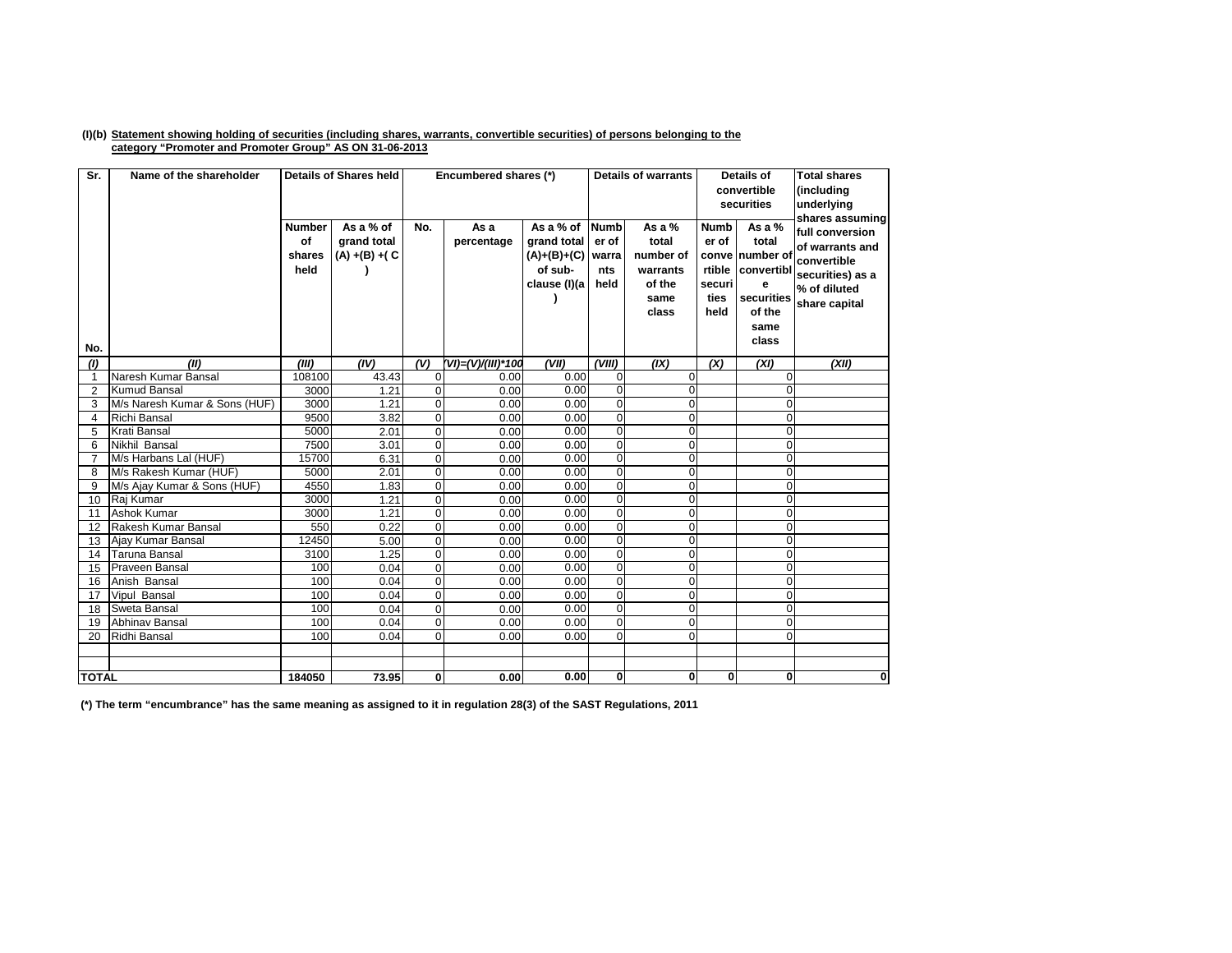|                              | Statement Showing Shareholding Pattern as on 31-06-2013                                |                                             |                                     |                                                                                   |                                   |                                                                    |                                           |                    |  |
|------------------------------|----------------------------------------------------------------------------------------|---------------------------------------------|-------------------------------------|-----------------------------------------------------------------------------------|-----------------------------------|--------------------------------------------------------------------|-------------------------------------------|--------------------|--|
| Categ<br>ory<br>code         | Category of<br>Shareholder                                                             | <b>Number</b><br>of Share<br><b>Holders</b> | <b>Total</b><br>number<br>of shares | Table (I)(a)<br><b>Number of</b><br>shares held<br>lin<br>demateriali<br>zed form |                                   | Total shareholding as a<br>percentage of total<br>number of shares | Shares Pledged or<br>otherwise encumbered |                    |  |
|                              |                                                                                        |                                             |                                     |                                                                                   | As a<br>percentage<br>$of(A+B)^1$ | As a<br>percentage<br>of $(A+B+C)$                                 | Number of<br>shares                       | As a<br>percentage |  |
| (1)<br>(A)                   | (II)<br><b>Shareholding of Promoter and</b>                                            | (III)                                       | (IV)                                | (V)                                                                               | (VI)                              | (VII)                                                              | (VIII)                                    | ()= (VIII)/(IV)*10 |  |
| 1                            | Indian                                                                                 |                                             |                                     |                                                                                   |                                   |                                                                    |                                           |                    |  |
| (a)<br>(b)                   | Individuals/ Hindu Undivided Family<br>Central Government/ State Govt.(s)              | 20<br>0                                     | 184050<br>0                         | 0<br>0                                                                            | 73.95<br>0.00                     | 73.95<br>0.00                                                      | 0<br>0                                    | 0.00<br>0.00       |  |
| (c)                          | <b>Bodies Corporate</b>                                                                | $\mathbf 0$                                 | $\mathbf 0$                         | 0                                                                                 | 0.00                              | 0.00                                                               | $\mathbf 0$                               | 0.00               |  |
| (d)<br>(e)                   | Financial Institutions/ Banks<br>Any Others(Specify)                                   | $\overline{0}$<br>0                         | $\mathbf 0$<br>$\mathbf 0$          | $\mathbf 0$<br>$\mathbf 0$                                                        | 0.00<br>0.00                      | 0.00<br>0.00                                                       | $\mathbf 0$<br>$\mathbf 0$                | 0.00<br>0.00       |  |
|                              |                                                                                        |                                             |                                     |                                                                                   |                                   |                                                                    |                                           |                    |  |
|                              | Sub Total(A)(1)                                                                        | 20                                          | 184050                              | 0                                                                                 | 73.95                             | 73.95                                                              | $\mathbf 0$                               | 0.00               |  |
| $\mathbf{2}$<br>a            | Foreign<br>Individuals (Non-Residents Individuals/<br>Foreign Individuals)             | 0                                           | 0                                   | 0                                                                                 | 0.00                              | 0.00                                                               | 0                                         | 0.00               |  |
| b<br>с                       | <b>Bodies Corporate</b><br>Institutions                                                | 0<br>$\mathbf 0$                            | $\overline{0}$<br>$\mathbf 0$       | $\overline{0}$<br>$\mathbf 0$                                                     | 0.00<br>0.00                      | 0.00<br>0.00                                                       | $\mathbf 0$<br>$\mathbf 0$                | 0.00<br>0.00       |  |
| d                            | Qualified Foreign Investor                                                             | $\mathbf 0$                                 | $\mathbf 0$                         | $\mathbf 0$                                                                       | 0.00                              | 0.00                                                               | $\mathbf 0$                               | 0.00               |  |
| e                            | Any Others (Specify)                                                                   | $\mathbf 0$                                 | $\mathbf 0$                         | 0                                                                                 | 0.00                              | 0.00                                                               | $\mathbf 0$                               | 0.00               |  |
|                              | Sub Total(A)(2)                                                                        | $\mathbf{0}$                                | 0                                   | 0                                                                                 | 0.00                              | 0.00                                                               | 0                                         | 0.00               |  |
|                              | <b>Total Shareholding of Promoter</b><br>and Promoter Group (A)=                       | 20                                          | 184050                              | 0                                                                                 | 73.95                             | 73.95                                                              | 0                                         | 0.00               |  |
|                              | <b>Public shareholding</b>                                                             |                                             |                                     |                                                                                   |                                   |                                                                    |                                           |                    |  |
| (B)<br>1                     | <b>Institutions</b>                                                                    |                                             |                                     |                                                                                   |                                   |                                                                    |                                           |                    |  |
| (a)                          | Mutual Funds/ UTI                                                                      | $\mathbf 0$                                 | $\mathbf 0$                         | $\mathbf 0$                                                                       | 0.00                              | 0.00                                                               | $\mathbf 0$                               | 0.00               |  |
| (b)                          | Financial Institutions Banks<br>Central Government/ State Govt.(s)                     | $\mathbf 0$<br>$\mathbf 0$                  | $\mathbf 0$<br>$\mathbf 0$          | $\mathbf 0$<br>0                                                                  | 0.00<br>0.00                      | 0.00<br>0.00                                                       | $\mathbf 0$<br>$\mathbf 0$                | 0.00<br>0.00       |  |
| (c)<br>(d)                   | Venture Capital Funds                                                                  | $\mathbf 0$                                 | $\mathbf 0$                         | $\mathbf 0$                                                                       | 0.00                              | 0.00                                                               | $\mathbf 0$                               | 0.00               |  |
| (e)                          | <b>Insurance Companies</b>                                                             | O                                           | $\mathbf 0$                         | $\mathbf 0$                                                                       | 0.00                              | 0.00                                                               | $\mathbf 0$                               | 0.00               |  |
| (f)                          | Foreign Institutional Investors<br>Foreign Venture Capital Investors                   | O<br>O                                      | $\pmb{0}$<br>$\overline{0}$         | 0<br>$\mathbf 0$                                                                  | 0.00<br>0.00                      | 0.00<br>0.00                                                       | $\mathbf 0$<br>$\mathbf 0$                | 0.00<br>0.00       |  |
| (q)<br>(h)                   | Qualified Foreign Investor                                                             | $\overline{0}$                              | $\mathbf 0$                         | $\mathbf 0$                                                                       | 0.00                              | 0.00                                                               | $\mathbf 0$                               | 0.00               |  |
| (i)                          | Any Other (specify)                                                                    |                                             |                                     |                                                                                   |                                   |                                                                    |                                           |                    |  |
|                              | Sub-Total (B)(1)                                                                       | $\mathbf 0$                                 | 0                                   | 0                                                                                 | 0.00                              | 0.00                                                               | 0                                         | 0.00               |  |
| <b>B2</b>                    | <b>Non-institutions</b>                                                                |                                             |                                     |                                                                                   |                                   |                                                                    |                                           |                    |  |
| (a)                          | <b>Bodies Corporate</b>                                                                | $\mathbf 0$                                 | 0                                   | 0                                                                                 | 0.00                              | 0.00                                                               | 0                                         | 0.00               |  |
| (b)                          | Individuals<br>Individuals -i. Individual shareholders                                 | $\overline{0}$                              | 0                                   | 0                                                                                 | 0.00                              | 0.00                                                               | 0                                         | 0.00               |  |
|                              | holding nominal share capital up to Rs                                                 |                                             |                                     |                                                                                   |                                   |                                                                    |                                           |                    |  |
| T                            | 1 lakh<br>ii. Individual shareholders holding                                          | 25                                          | 53750                               | 0                                                                                 | 21.60                             | 21.60                                                              | $\mathbf 0$                               | 0.00               |  |
| Ш                            | nominal share capital in excess of Rs.                                                 |                                             |                                     |                                                                                   |                                   |                                                                    |                                           |                    |  |
|                              | 1 lakh.                                                                                | 1                                           | 11100                               | 0                                                                                 | 4.46                              | 4.46                                                               | 0                                         | 0.00               |  |
| (c)                          | <b>Qualified Foreign Investor</b><br>Any Other (specify)                               | $\mathbf 0$<br>0                            | 0                                   | 0<br>0                                                                            | 0.00<br>0.00                      | 0.00<br>0.00                                                       | $\mathbf 0$<br>0                          | 0.00<br>0.00       |  |
| (d)                          |                                                                                        |                                             |                                     |                                                                                   |                                   |                                                                    |                                           |                    |  |
|                              | Sub-Total (B)(2)                                                                       | 26                                          | 64850                               | 0                                                                                 | 26.05                             | 26.05                                                              | $\mathbf 0$                               | 0.00               |  |
| (B)                          | Public Shareholding (B)=<br><b>Total</b><br>(B)(1)+(B)(2)                              | 26                                          | 64850                               | 0                                                                                 | 26.05                             | 26.05                                                              | 0                                         | 0.00               |  |
|                              | TOTAL (A)+(B)                                                                          | 46                                          | 248900                              | 0                                                                                 | 100.00                            | 100.00                                                             | $\overline{0}$                            | 0.00               |  |
| (C)                          | Shares held by Custodians and<br>against which Depository<br>Receipts have been issued |                                             |                                     |                                                                                   |                                   |                                                                    |                                           |                    |  |
| 1<br>$\overline{\mathbf{c}}$ | Promoter and Promoter Group<br>Public                                                  | $\mathbf 0$<br>$\mathbf 0$                  | $\mathbf 0$<br>0                    | 0<br>0                                                                            | 0.00<br>0.00                      | 0.00<br>0.00                                                       | $\mathbf 0$<br>0                          | 0.00<br>0.00       |  |
|                              | Sub-Total (C)                                                                          | 0                                           | 0                                   | 0                                                                                 | 0.00                              | 0.00                                                               | $\mathbf{0}$                              | 0.00               |  |
|                              | GRAND TOTAL (A)+(B)+(C)                                                                | 46                                          | 248900                              | 0                                                                                 | 100.00                            | 100.00                                                             | $\mathbf 0$                               | 0.00               |  |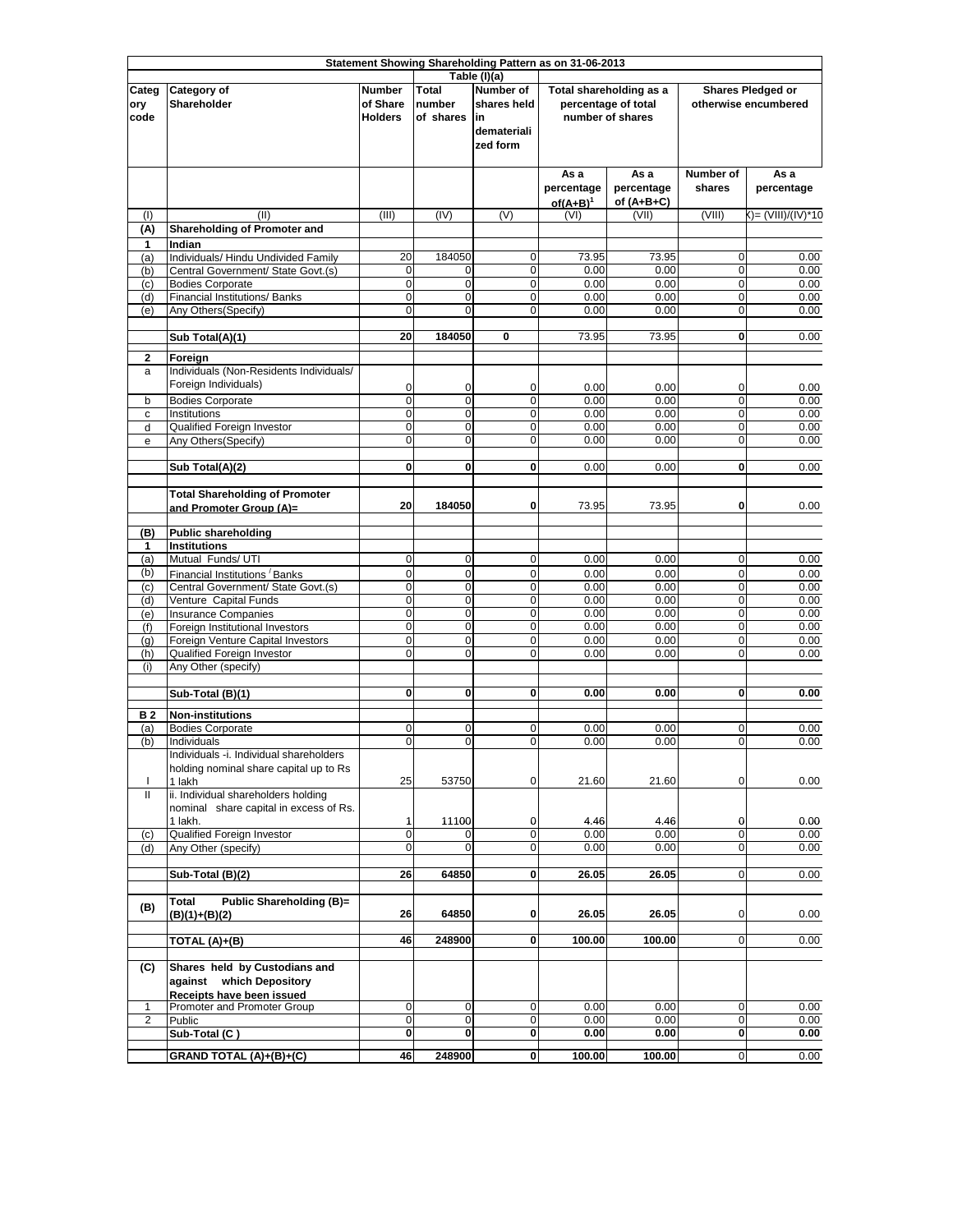|                                                                                                               |  |  |  | (I)(c)(i) Statement showing holding of securities (including shares, warrants, convertible securities) of persons belonging to the |  |
|---------------------------------------------------------------------------------------------------------------|--|--|--|------------------------------------------------------------------------------------------------------------------------------------|--|
| . An An An An An An An an air and the sense of the total primitive to an air and an air an air An An An An An |  |  |  |                                                                                                                                    |  |

|                 | category "Public" and noiging more than 1% of the total number of shares as on 31-06-2013 |               |                                                                          |               |                            |                             |                               |                                |
|-----------------|-------------------------------------------------------------------------------------------|---------------|--------------------------------------------------------------------------|---------------|----------------------------|-----------------------------|-------------------------------|--------------------------------|
| Sr.             | Name of the shareholder                                                                   | <b>Number</b> | Shares as a percentage                                                   |               | <b>Details of warrants</b> |                             | <b>Details of convertible</b> | <b>Total shares (including</b> |
| No.             |                                                                                           | of shares     | of total number of                                                       | <b>Number</b> | $\overline{A}$ s a %       | <b>Number</b>               | % w.r.t total                 | underlying shares              |
|                 |                                                                                           | held          | shares {i.e., Grand Total of                                             |               | Itotal                     | lof                         | Inumber of                    | assuming full                  |
|                 |                                                                                           |               | $(A)+(B)+(C)$ indicated in warrants   number of   converti   convertible |               |                            |                             |                               | conversion of                  |
|                 |                                                                                           |               | Statement at para (I)(a) held                                            |               | warrants of ble            |                             | securities of                 | warrants and                   |
|                 |                                                                                           |               | above}                                                                   |               | the same                   | <b>Isecuritie Ithe same</b> |                               | convertible securities)        |
|                 |                                                                                           |               |                                                                          |               | <b>class</b>               |                             | <b>class</b>                  | as a % of diluted share        |
|                 |                                                                                           |               |                                                                          |               |                            | held                        |                               | canital                        |
|                 | Santoshi Kumari                                                                           | 11100         | 4.46                                                                     |               |                            |                             |                               |                                |
| 2               |                                                                                           |               |                                                                          |               |                            |                             |                               |                                |
| 3               |                                                                                           |               |                                                                          |               |                            |                             |                               |                                |
| 4               |                                                                                           |               |                                                                          |               |                            |                             |                               |                                |
| 8               |                                                                                           |               |                                                                          |               |                            |                             |                               |                                |
| 9               |                                                                                           |               |                                                                          |               |                            |                             |                               |                                |
| 10 <sup>°</sup> |                                                                                           |               |                                                                          |               |                            |                             |                               |                                |
|                 |                                                                                           |               |                                                                          |               |                            |                             |                               |                                |
| <b>TOTAL</b>    |                                                                                           | 11100         | 4.46                                                                     | 0             |                            | 01                          | 0                             |                                |
|                 |                                                                                           |               |                                                                          |               |                            |                             |                               |                                |

(I)(c)(ii) <u>Statement showing holding of securities (including shares, warrants, convertible securities) of persons (together with PAC)</u> <u>belonging to the category "Public" and holding more than 5% of the total number of shares of the company as on 31-06-2013</u>

| Sr. No.      | Name(s) of the            | <b>Number</b> | Shares as a percentage     | <b>Details of warrants</b> |             |               | <b>Details of convertible</b> | <b>Total shares (including</b> |
|--------------|---------------------------|---------------|----------------------------|----------------------------|-------------|---------------|-------------------------------|--------------------------------|
|              | shareholder(s) and        | of shares     | οf                         | <b>Number</b>              | As a $%$    | <b>Number</b> | % w.r.t                       | underlying shares              |
|              | the Persons Acting in     |               | total number of shares     | оf                         | total       | оf            | total                         | assuming full conversion of    |
|              | <b>Concert (PAC) with</b> |               | {i.e., Grand Total         | warrants                   | number of   | converti      | number of                     | warrants and convertible       |
|              | them                      |               | $(A)+(B)+(C)$ indicated in |                            | warrants of | ble           | convertible                   | securities) as                 |
|              |                           |               | Statement at para (I)(a)   |                            | the         | securitie     | securities                    | a % of diluted share capital   |
|              |                           |               | above}                     |                            | same class  | s             | of the same                   |                                |
|              |                           |               |                            |                            |             | held          | class                         |                                |
|              | <b>INil</b>               | Nil           | Nil                        | <b>INil</b>                | <b>Nil</b>  | <b>Nil</b>    | <b>Nil</b>                    | 0                              |
|              |                           |               |                            |                            |             |               |                               |                                |
|              |                           |               |                            |                            |             |               |                               |                                |
|              |                           |               |                            |                            |             |               |                               |                                |
|              |                           |               |                            |                            |             |               |                               |                                |
|              |                           |               |                            |                            |             |               |                               |                                |
|              |                           |               |                            |                            |             |               |                               |                                |
|              |                           |               |                            |                            |             |               |                               |                                |
| <b>TOTAL</b> |                           | <b>Nil</b>    | <b>Nil</b>                 | <b>INil</b>                | <b>Nil</b>  | <b>INil</b>   | Nil                           | <b>Nil</b>                     |